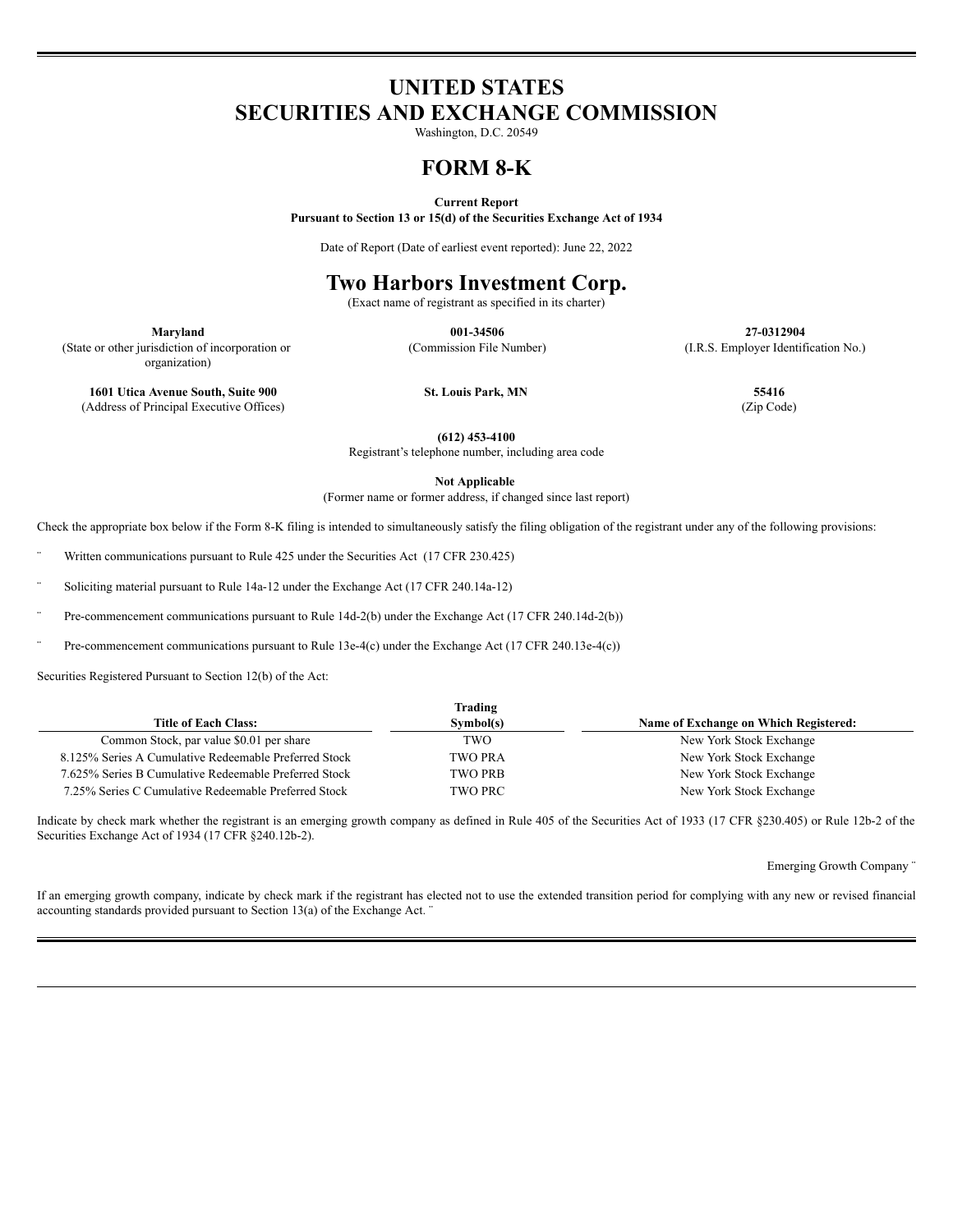### **Item 8.01 Other Events.**

On June 22, 2022, the Board of Directors of Two Harbors Investment Corp. (the "Company") authorized the repurchase of up to five million shares of the Company's preferred stock, which includes its 8.125% Series A Fixed-to-Floating Rate Cumulative Redeemable Preferred Stock, 7.625% Series B Fixed-to-Floating Rate Cumulative Redeemable Preferred Stock and 7.25% Series C Fixed-to-Floating Rate Cumulative Redeemable Preferred Stock. A copy of the press release, dated June 22, 2022, announcing the authorization is filed as Exhibit 99.1 to this Current Report on Form 8-K and is incorporated herein by reference.

### **Item 9.01 Financial Statements and Exhibits.**

(d) Exhibits.

| Exhibit<br>No. | <b>Description</b>                                                         |
|----------------|----------------------------------------------------------------------------|
| 99.1           | <u>Press Release of Two Harbors Investment Corp., dated June 22, 2022.</u> |
| 104            | Cover Page Interactive Data File, formatted in Inline XBRL.                |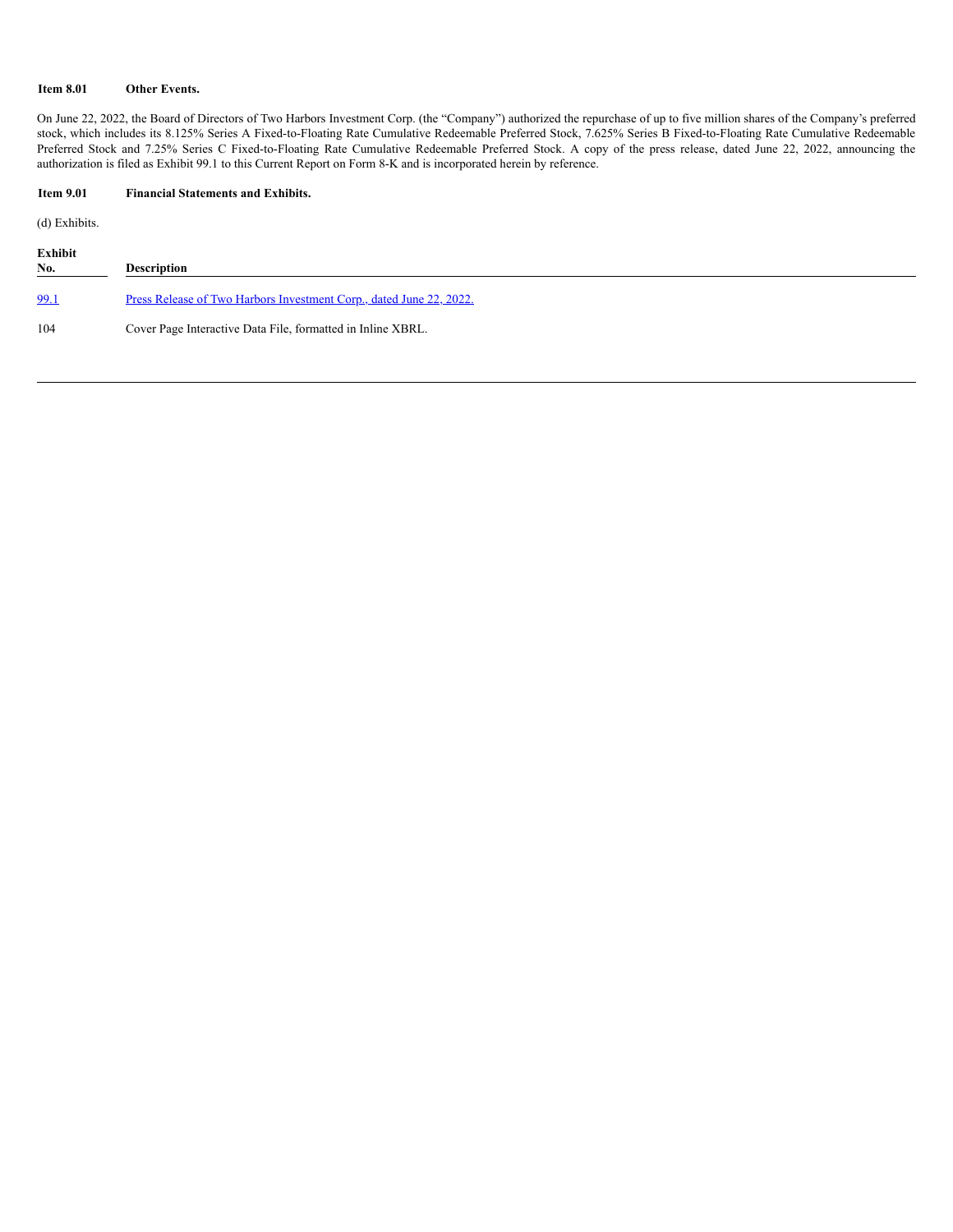### **SIGNATURES**

Pursuant to the requirements of the Securities Exchange Act of 1934, the registrant has duly caused this report to be signed on its behalf by the undersigned hereunto duly authorized.

### TWO HARBORS INVESTMENT CORP.

By: /s/ REBECCA B. SANDBERG

Rebecca B. Sandberg General Counsel and Secretary

Date: June 22, 2022